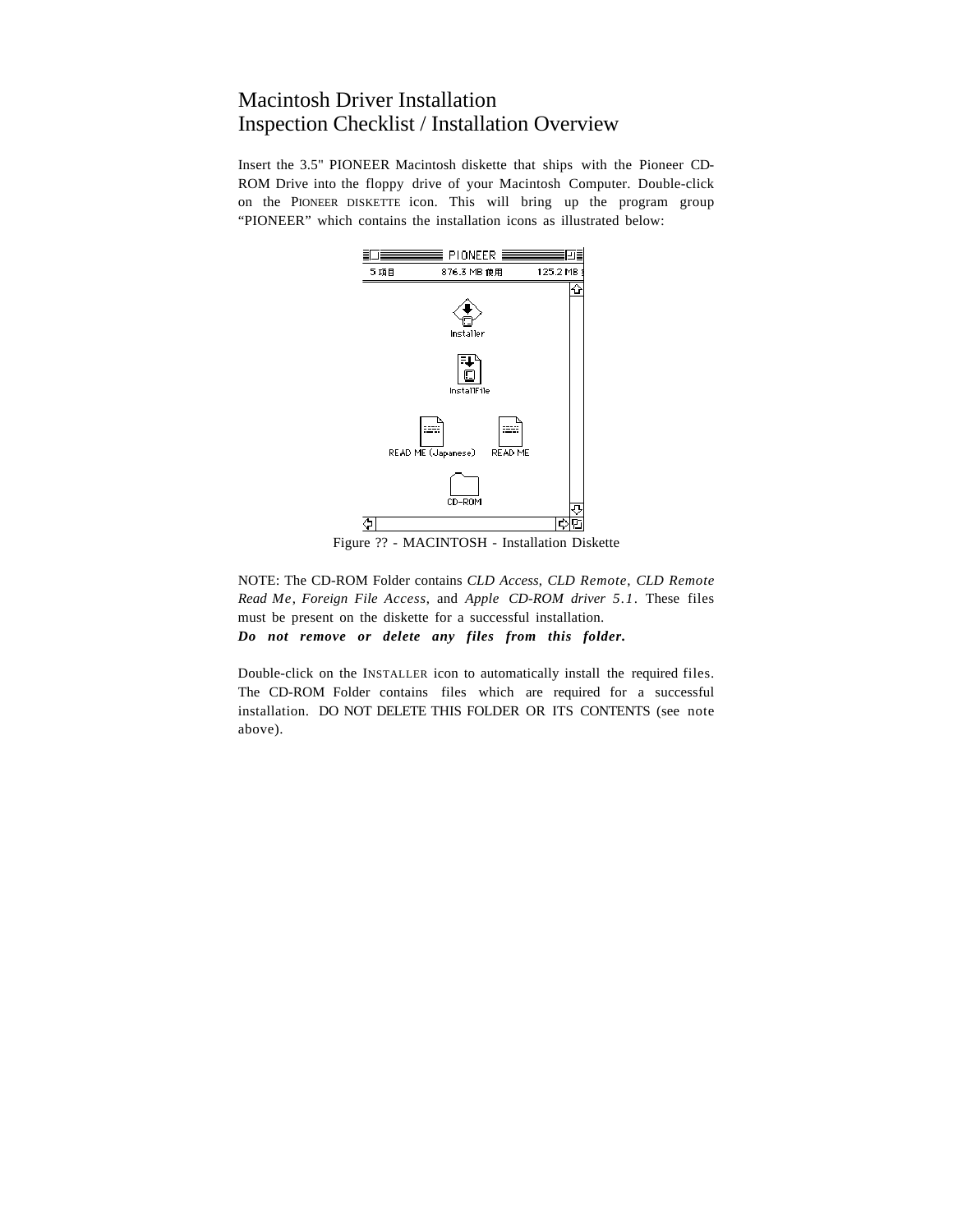# Quick Installation

It is recommended that you make a back up copy of the master PIONEER diskette as soon as you are sure your computer is free of any viruses. Use a disk copying program or make a disk-to-disk copy of the PIONEER diskette by following the instructions in your Macintosh User's Guide. DO NOT drag the items from the PIONEER diskette to another diskette or to the hard drive.

These instructions will guide you as you install the Macintosh Driver for your Pioneer CD-ROM drive. Please be sure to read these instructions carefully and then follow these steps in order:

- Insert the PIONEER Macintosh diskette into the floppy drive of your Macintosh Computer.
- Double-click on the PIONEER DISKETTE icon. You will see a program group called "PIONEER."
- Double-click on the INSTALLER icon to launch installation program.
- When installation is complete, power-down your Macintosh.
- Connect the Pioneer CD-ROM Drive to your Macintosh using a Macintosh SCSI cable. Make sure cable is securely attached.
- Set the SCSI ID number on the back of the CD-ROM Drive to a number between 1 and 6. *Avoid selecting 0 or 3 as the SCSI ID number for the Pioneer Drive* . The internal HDD SCSI ID is preset to 0 and the internal CD-ROM Drive SCSI ID is preset to 3. If the Pioneer Drive SCSI ID is set to 0 or 3 there will be a conflict and the system will NOT work.
- Restart your Macintosh.

Now that setup has been completed, insert a CD-ROM disc into the Pioneer CD-ROM Drive. *CLD Access* will try to mount the CD-ROM disc.

Mounted discs will appear as desktop icons. To open a disc, double-click on the icon that represents the disc you wish to open.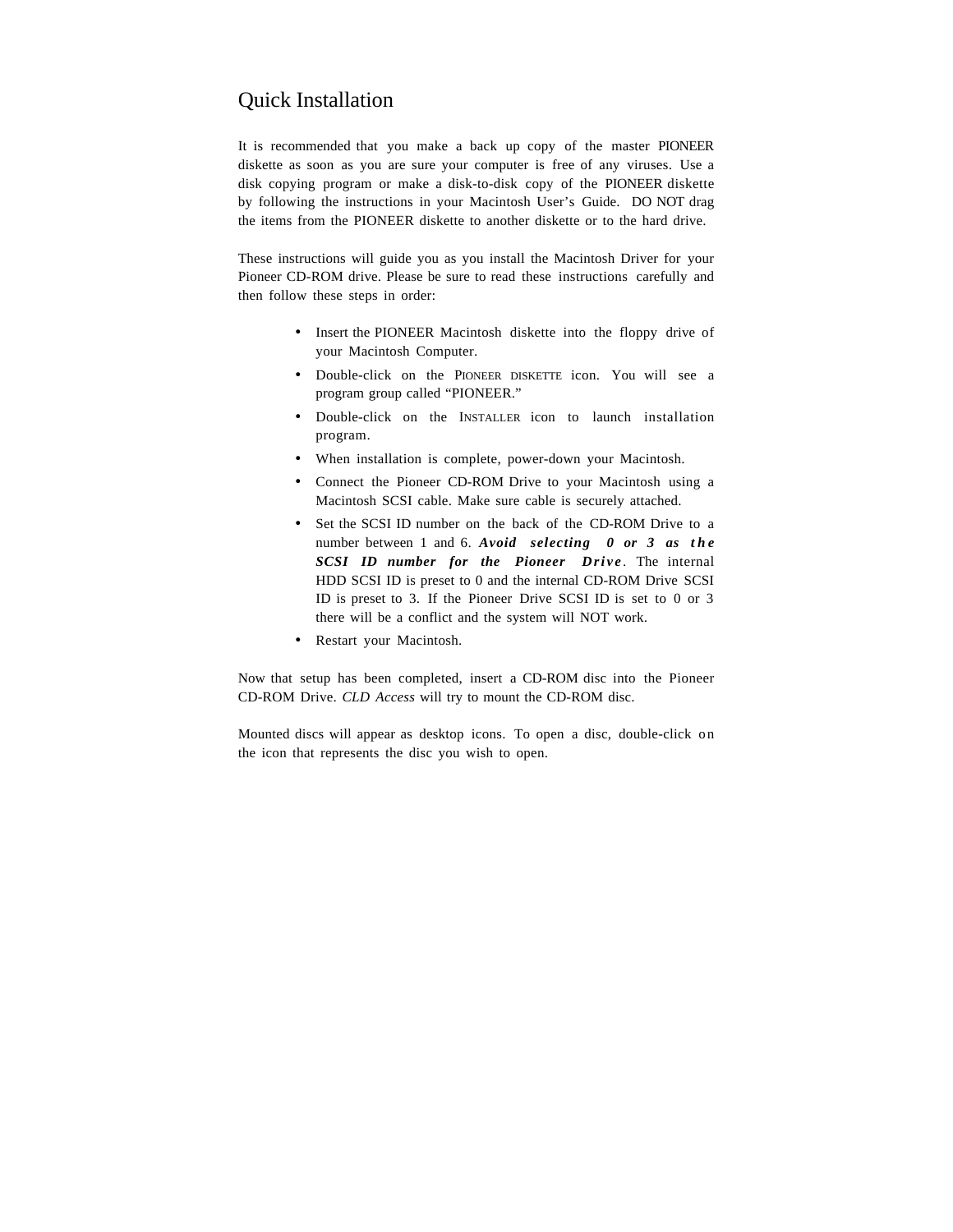## Using the Installer

The installation program is launched by double-clicking on the INSTALLER icon in the **PIONEER PROGRAM GROUP**. When launched, the files and drivers that are needed by the Macintosh to communicate with the Pioneer CD-ROM Drive are automatically installed.

NOTE: Some startup documents (INITs) and virus detection programs can affect the installation procedure. We recommend that you temporarily disable all virus programs and move those startup documents which you do not immediately need out of your SYSTEM FOLDER before proceeding with the installation program. Once installation is complete, replace the startup documents into SYSTEM FOLDER.

When INSTALLER is launched, the **INSTALLFILE** dialog box is displayed:

| Eesy install                            | Help |
|-----------------------------------------|------|
| Click Install to Place<br>Version 40 of |      |
| PIONEER CD-ROM Software                 |      |
|                                         |      |
|                                         |      |
|                                         |      |
|                                         | Ouit |

Figure ?? - MACINTOSH -Installer Screen

The HELP button provides information on each option. Click on INSTALL to begin installation. If you need to install *CLD Access* but not the specific Extensions, select *Custom installation* in the drop down menu at the top of the dialog box. This will change the EASY INSTALL screen to the CUSTOM INSTALL screen:

| InstallFile ≣                                                 |                                    |
|---------------------------------------------------------------|------------------------------------|
| <b>Custom Install</b><br>Check features to be installed       | Help                               |
| CLD Access<br><b>TCLD Remote</b><br>Extentions                |                                    |
| Disk space available: 267,095K<br>Switch Disk<br>Macintosh HD | Selected size: zero K<br>Ouit<br>ø |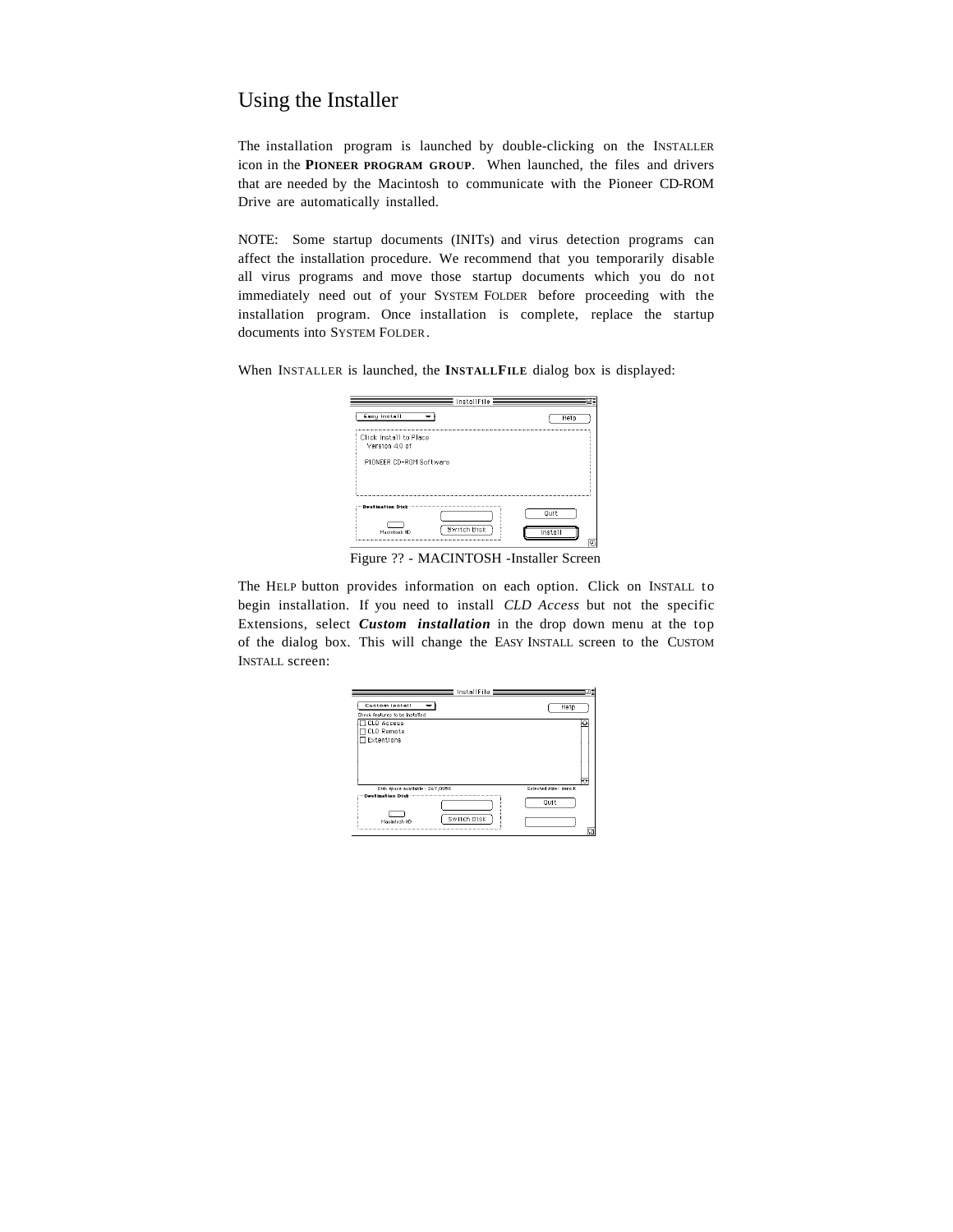Figure ?? - MACINTOSH - Custom Install Screen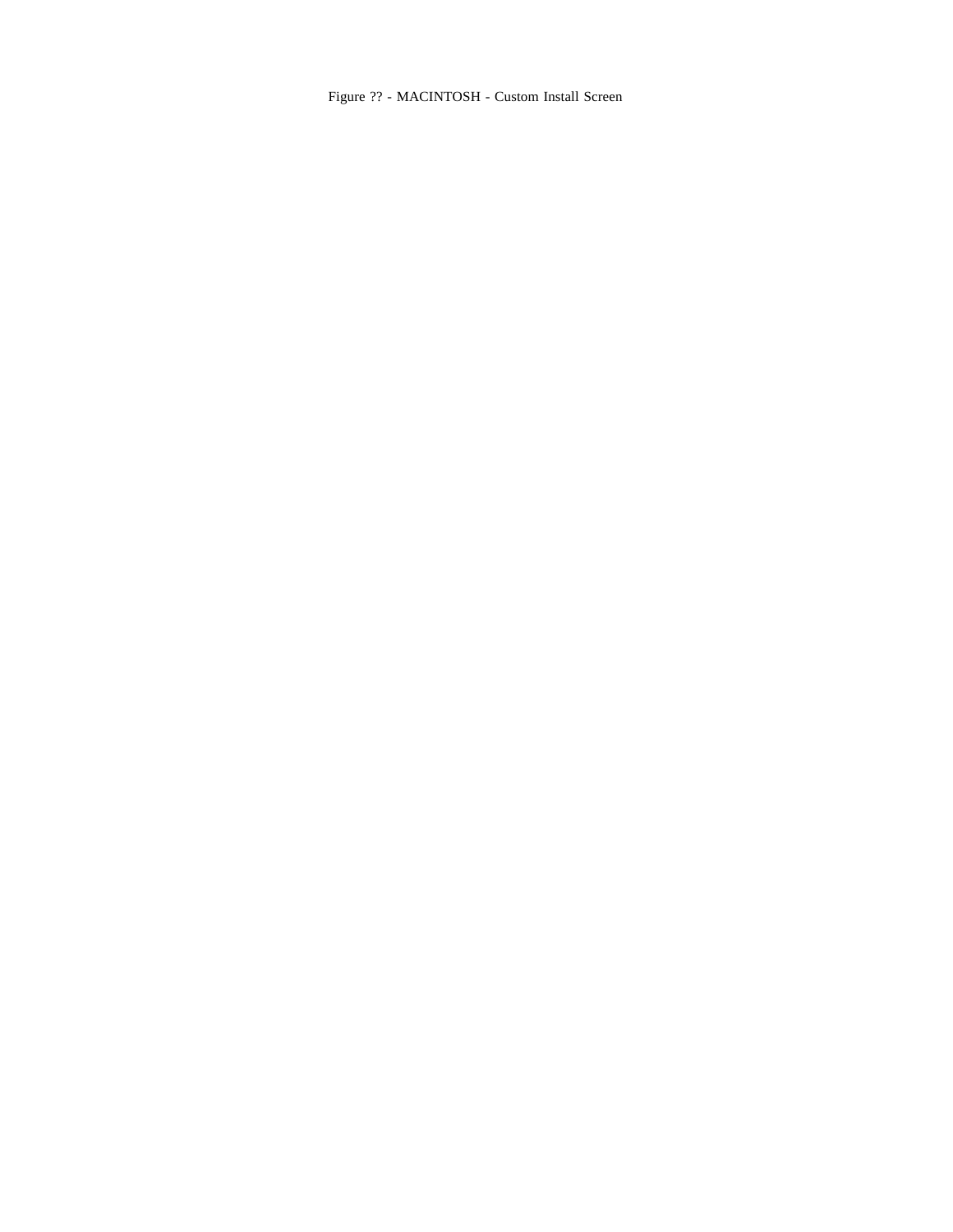After all files have been copied, an alert box will inform you that the installation was successful:



Figure ?? - MACINTOSH - Successful Install Screen

Click on QUIT to exit INSTALLER and return to the **FINDER**.

NOTE: It is recommended that you move any INITs files that were moved from the SYSTEM FOLDER back into the SYSTEM FOLDER before continuing.

Restart your Macintosh. Any virus protection programs that were temporarily disabled for the installation will no longer be disabled.

## Operations Check

Proper installation of *CLD Access* will be indicated by the CD-ROM icon (below) at startup. This icon will NOT appear if *CLD Access* has not been installed properly.

|--|--|

If the Drivers are installed properly, but the CD-ROM Drive is not connected to the Macintosh or the unit is powered OFF, you will see this icon at startup:



#### VERIFY THESE FILES ARE LOADED PROPERLY:

The CONTROL PANEL FOLDER should contain the *CLD Access* file and the EXTENSION FOLDER should contain the *ISO9660 File Access*, *High Sierra File*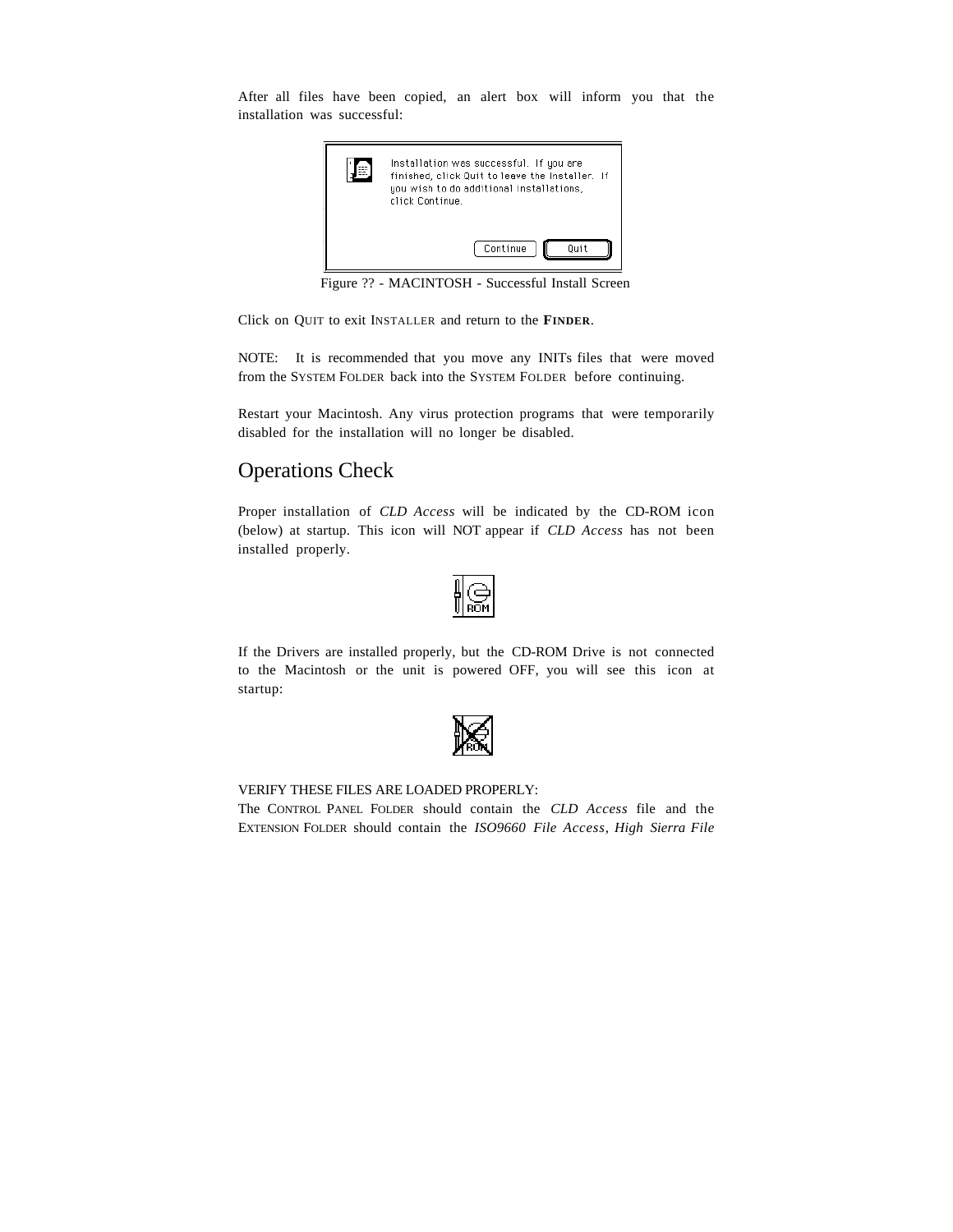*Access*, *Foreign File Access* and *Audio CD Access*.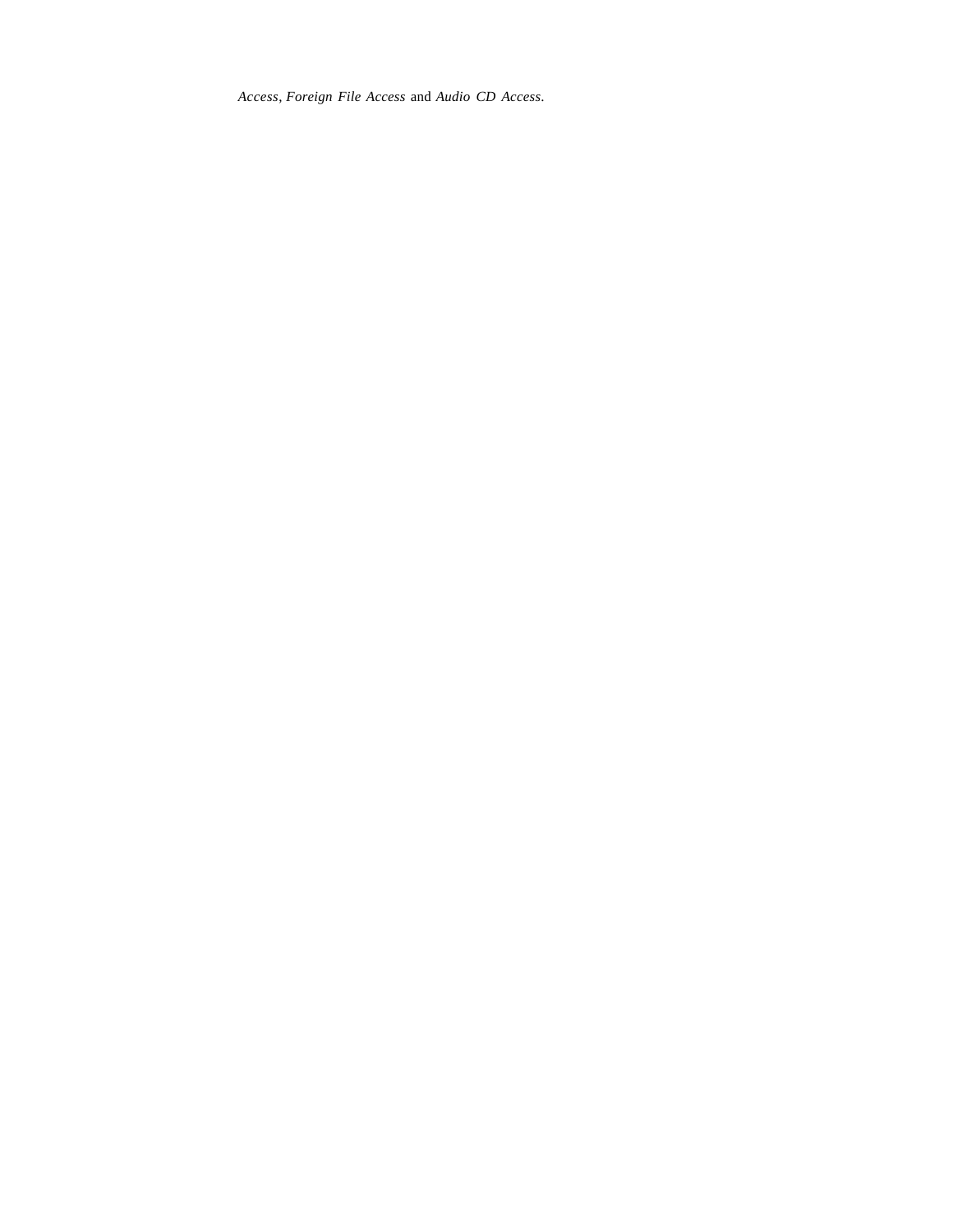# Using CLD Access

*CLD Access* is a device driver used to access any CD-ROM discs under MacOS. *CLD Access* may be launched in two ways: (i) select *Control Panels* from the **APPLE MENU** and double-click on the *CLD Access* icon; or (ii) open SYSTEM FOLDER, open CONTROL PANELS FOLDER, and double-click on the *CLD Access* icon.

The **CLD ACCESS 4.**0 dialog box will open and display the settings, status and menu select command sequences for *CLD Access*.

| CLD Access 4.0 $\equiv$                                                                 |  |  |
|-----------------------------------------------------------------------------------------|--|--|
| PIONEER CD-ROM Driver                                                                   |  |  |
| … Settings :                                                                            |  |  |
| $\boxtimes$ Enable Menu                                                                 |  |  |
| ⊠ Show ICON on startup                                                                  |  |  |
| --- Status :                                                                            |  |  |
| Pioneer CD-ROM is connected.                                                            |  |  |
| Select @ menu:                                                                          |  |  |
| ∢ا≣ا⊹<br>to mount/unmount a CD-ROM.                                                     |  |  |
| with command key to enable or<br>ж +∍ <mark>≣</mark> ⊹<br>disable mounting at insertion |  |  |
| with option key to choose<br>default audio drive.                                       |  |  |
| © Pioneer Electronic Corp, 1996                                                         |  |  |

Figure ?? - MACINTOSH - CLD Access Control Panel

### **Settings:**

#### ENABLE MENU

When selected, the ENABLE MENU option displays the **CLD ACCESS MENU** icon (see Figure ??) in the right corner of the Macintosh's top menu bar. If the **CLD ACCESS MENU** icon is not displayed, select the ENABLE MENU option and restart your computer. After startup, the icon will appear on the menu bar.

#### SHOW ICON ON STARTUP

If SHOW ICON ON STARTUP is selected, the **CLD ACCESS** icon appears at startup.

### **Status:**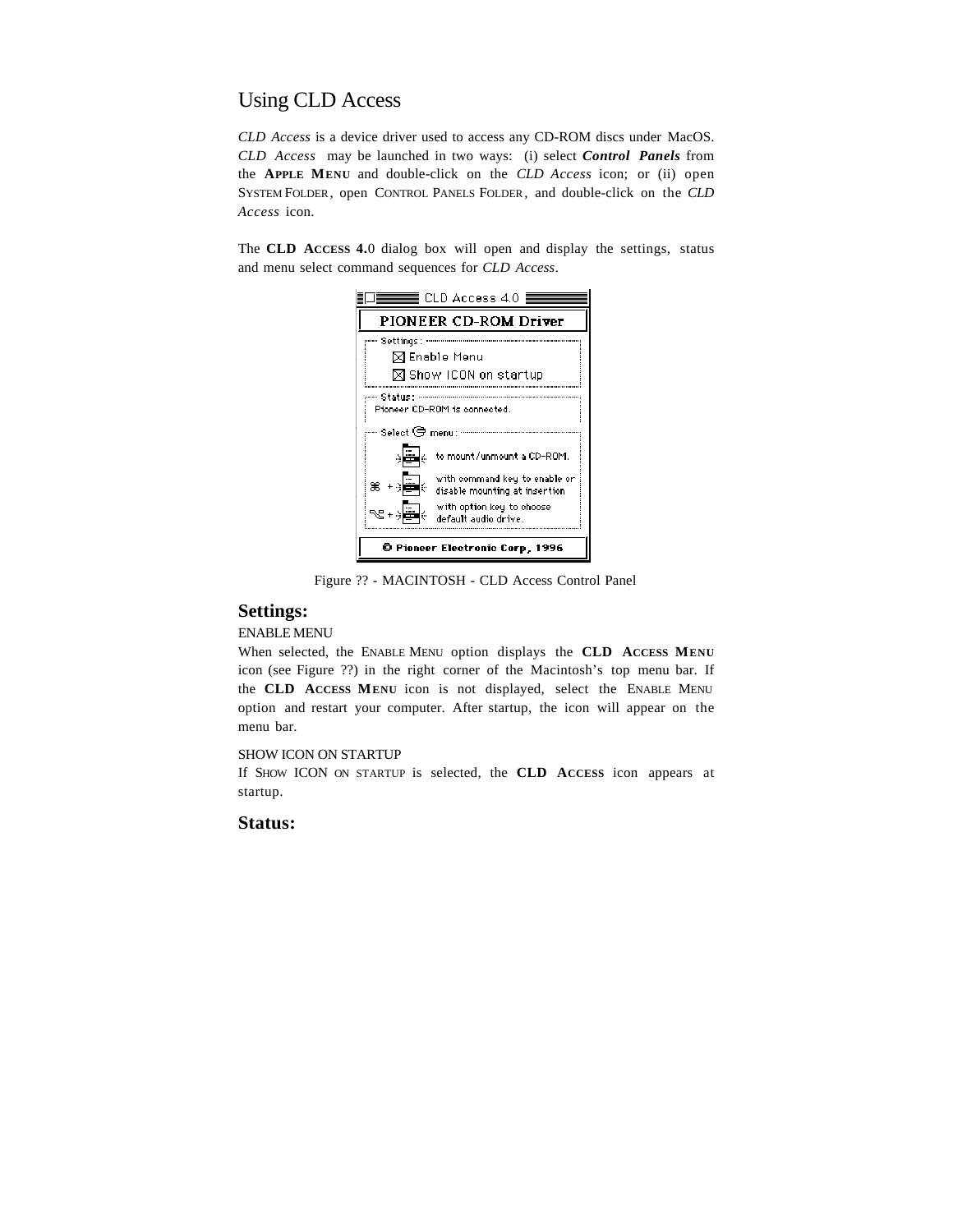Indicates if the Pioneer Drive is connected (see figure ??). If one or both SETTINGS are changed, STATUS displays an alert that the change is not in effect until restart.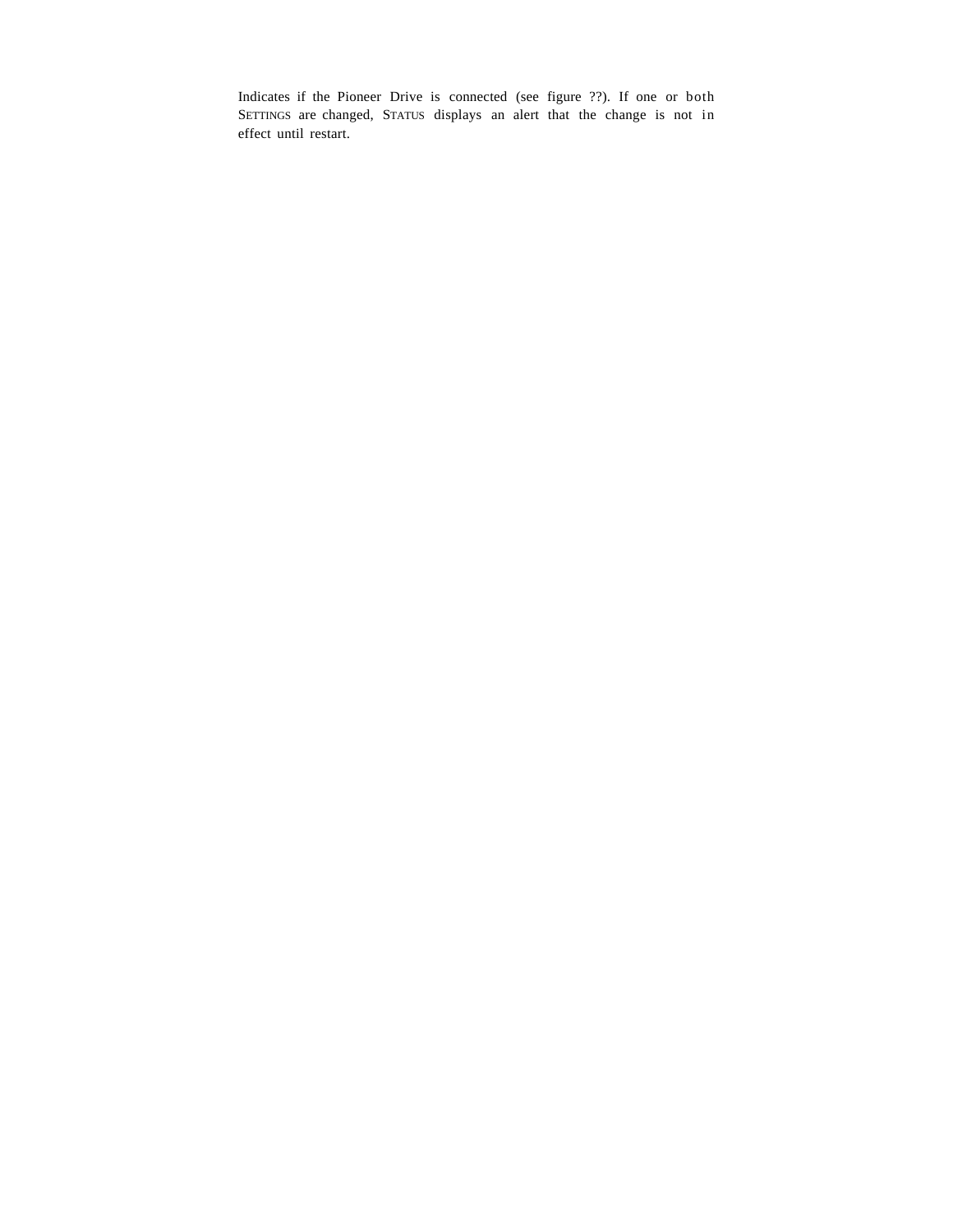### CLD Access Menu

Clicking on the **CLD ACCESS MENU** icon activates a drop-down menu with a list of each disc. Once a disc has been mounted onto the desktop, the volume name of the disc will appear in place of its numerical position name, i.e., DISC 1. (The volume name remains until the *Pioneer CD-ROM Magazine* is ejected.) In the figure below, the volume name of the first disc, *Power Macintosh CD* is displayed indicating it has been mounted onto the desktop.



Figure ?? - MACINTOSH - CLD Access Menu

The check mark next to *Power Macintosh* indicates the *Power Macintosh CD* disc is currently mounted. If a *Pioneer CD-ROM Magazine* is not loaded in the drive, all disc names appear as disabled menu selections.

### Multi-Mount Option (6-Disc Changers Only)

When SINGLE MOUNT option is selected, the drive unmounts the current disc before mounting the next disc. Only one disc icon is displayed on the desktop at one time. The icon name changes to the volume name of the mounted disc.

The MULTI-MOUNT option in the **CLD ACCESS MENU** allows you to mount more than one disc to the desktop. Icons are displayed for each disc mounted. Each disc may be activated by double-clicking on its desktop icon.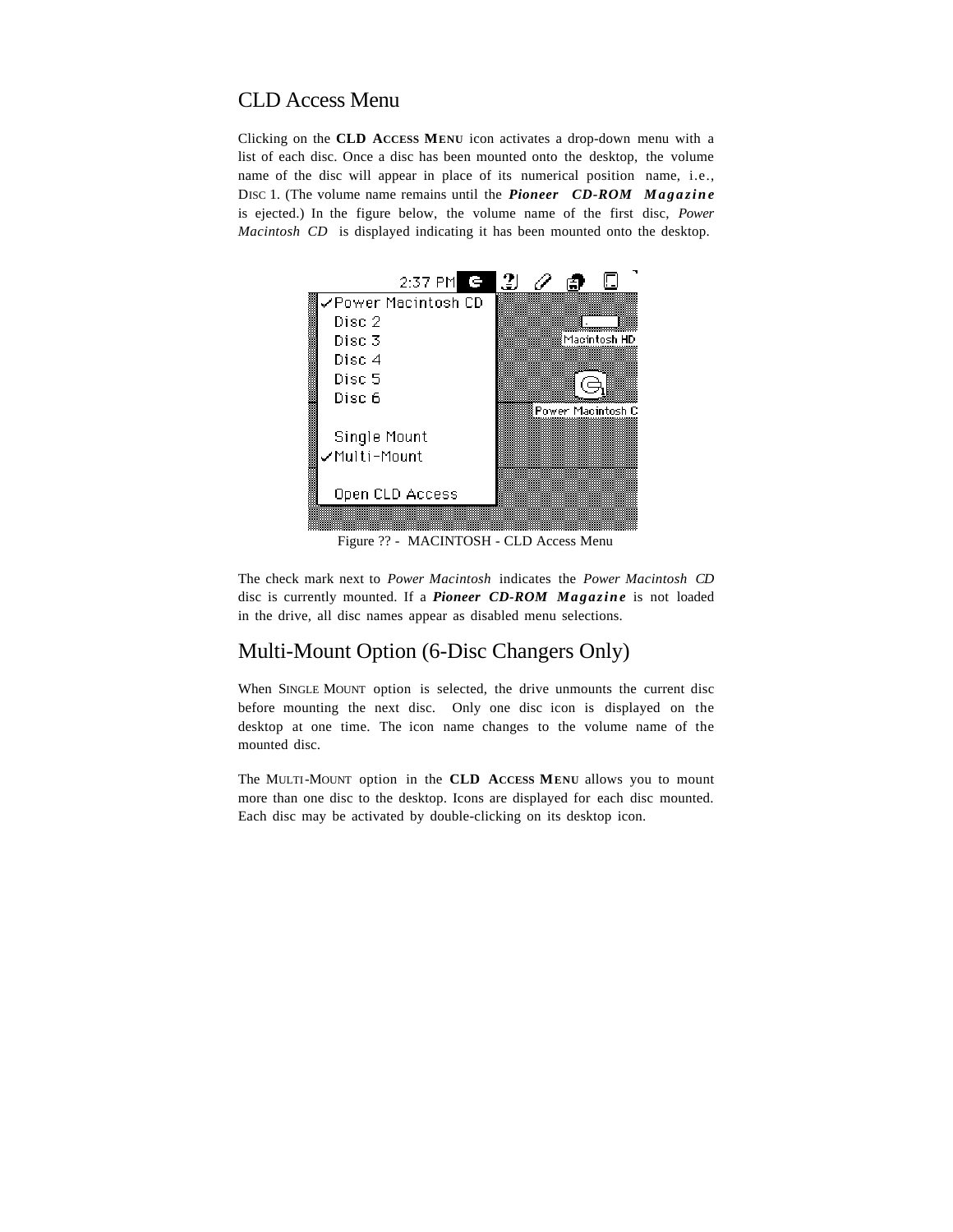### Auto Mount

To automatically mount more than one disc, first select the **CLD ACCESS MENU** icon and verify that the MULTI-MOUNT option is selected. Clicking on the **CLD ACCESS MENU** icon while holding down the **COMMAND-KEY** activates the drop-down menu for AUTO MOUNT mode.

NOTE: Discs selected for AUTO MOUNT will automatically mount only at *Insert Event* (when a *Pioneer CD-ROM Magazine* is inserted into the drive). If a MAGAZINE is already in the drive when discs are selected, they will not automatically mount until the MAGAZINE is ejected and reinserted into the drive.

CAUTION: The drop-down menu for the **CLD ACCESS MENU** icon NOT in AUTO MOUNT mode looks *almost exactly* like the drop-down menu for the **CLD ACCESS MENU** icon **IN** AUTO MOUNT mode. You can verify if the dropdown menu displayed is for AUTO MOUNT mode by the diamond character  $(\Diamond)$ next to the discs that have been selected to mount automatically:



Figure ?? - MACINTOSH - CLD Access Menu with Command-Key

You must enter **CLD ACCESS MENU** in AUTO MOUNT mode to select a disc for auto mounting. Each disc of a multiple disc request must be selected individually. To remove a disc from AUTO MOUNT mode, enter the menu and select the disc to be removed. C*LD ACCESS will not AUTO MOUNT any discs unless at least one disc (in AUTO MOUNT mode) i s*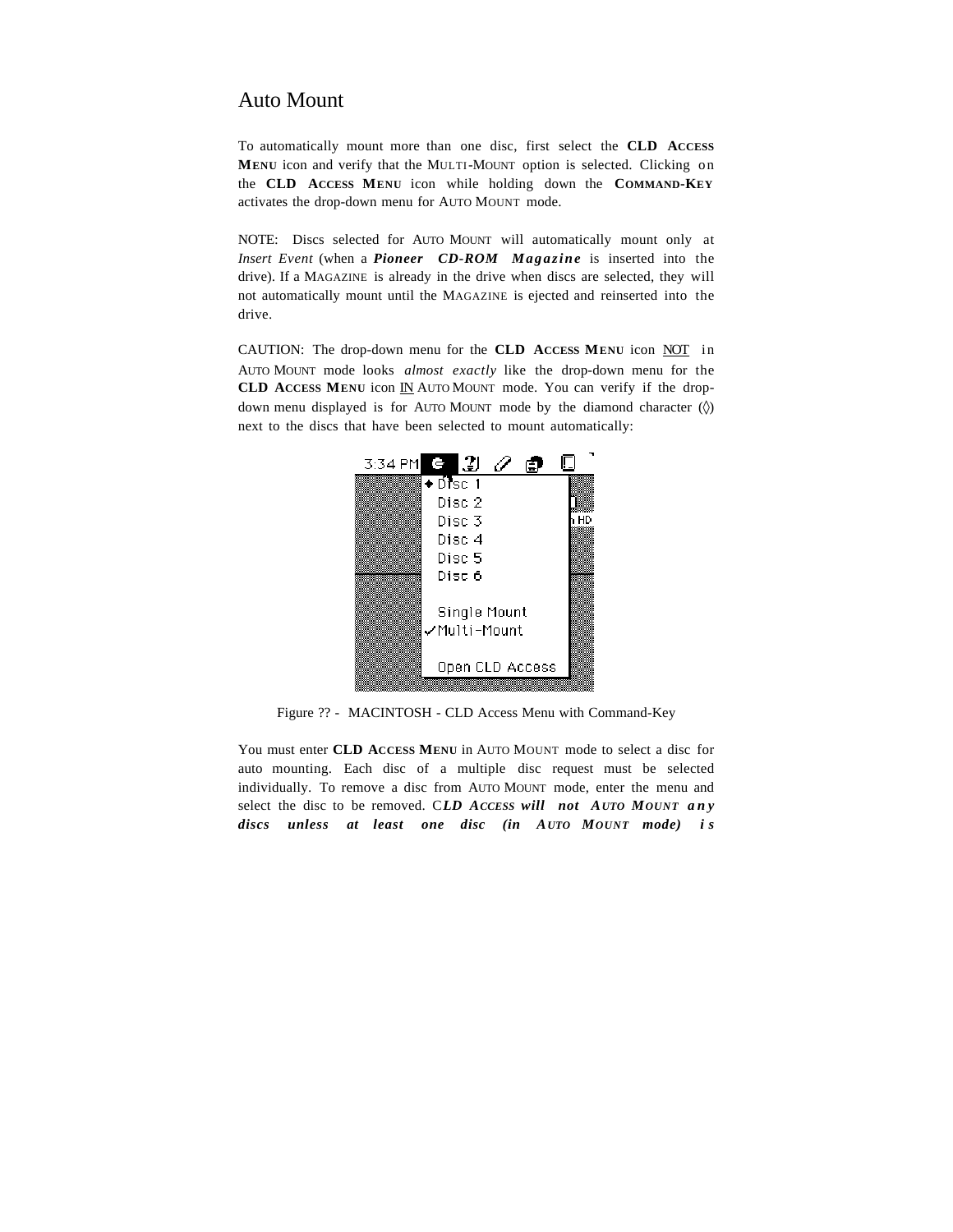*selected.* The initial setting is *DISC 1 selected.* If AUTO MOUNT is changed, the new setting is saved as default.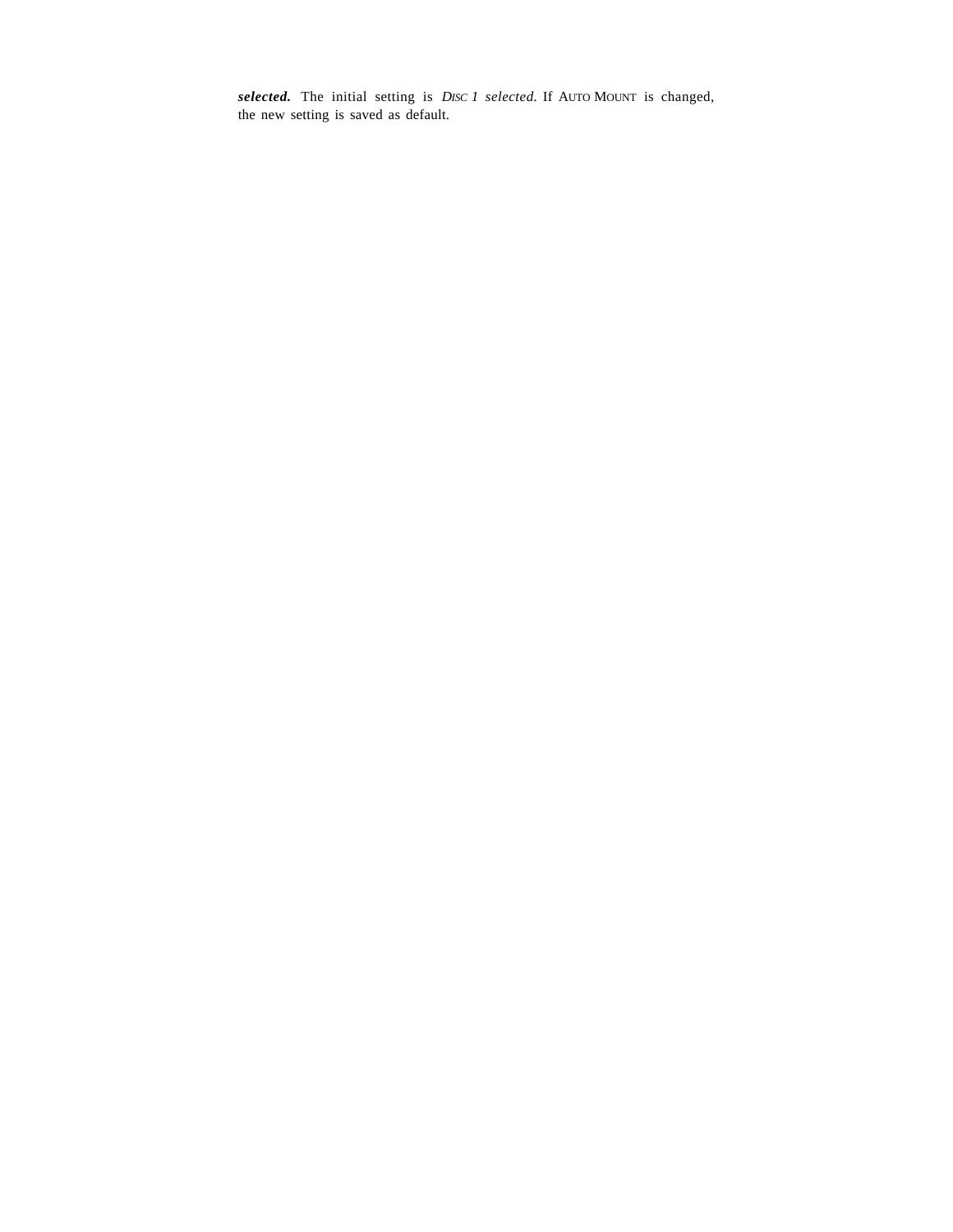## Writing CD-R Disc (CD-ROM Writer drive only)

If you are using a Pioneer CD-ROM Writer Drive, you may write to a CD-R disc using CD-ROM Writing software. Before writing to the disc, the CLD ACCESS functions must be set.

If the disc you wish to write to is already mounted, you must first unmount the disc or it may fail to write.

To UNMOUNT a disc that is already mounted:

- Go to Desktop.
- Locate the icon that represents the mounted disc.
- Drag the icon to the Trash.
- The icon is no longer displayed on the desktop. This confirms the disc is not mounted.

You may also confirm a disc is unmounted by selecting the **CLD ACCESS MENU**. Unmounted discs will not have a check mark by their name.

To write to a disc that is NOT MOUNTED, complete (in order) the following steps:

- Turn off AUTO MOUNT selection for the CD-ROM Writer Drive.
- Write to CD-R disc using writing software.
- Close writing software application.
- Turn on AUTO MOUNT selection for the drive.
- To verify the write was successful, mount the CD-R disc. The write is considered successful if the disc can be read.